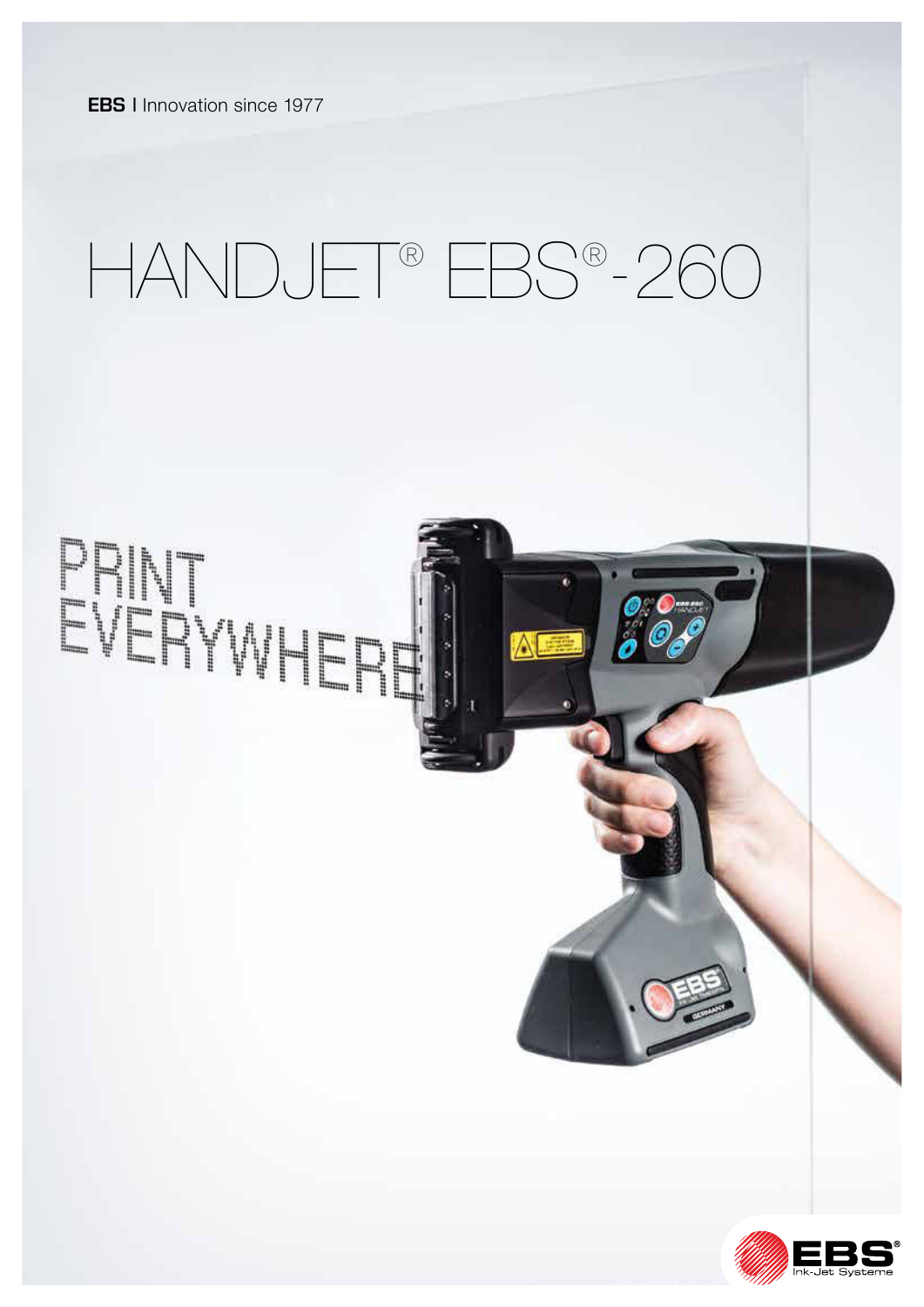## Handjet EBS-260

A state-of-the-art portable inkjet printer which takes product marking and coding to another level.

It is light, handy and wireless. The printer is fully portable and versatile – you can print customized messages in almost every language on many different types of surfaces.

It will print text, graphics, 1D and 2D barcodes.

Create and edit programmed messages instantly.

G

Forward and reverse printing on almost any surface.



Large capacity rechargeable Li-Ion battery ensures long operating time.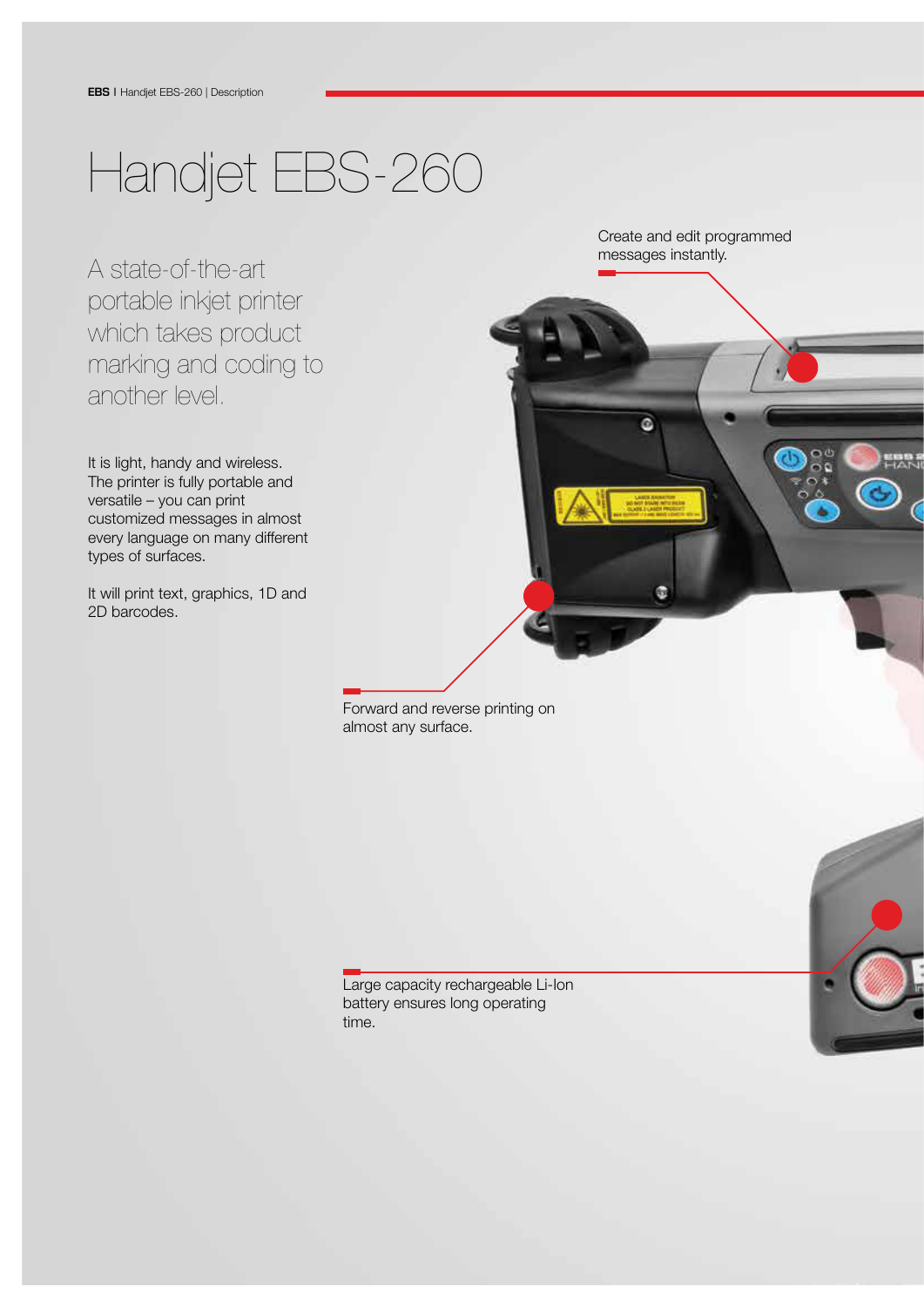A selection of high-quality inks is available for various surfaces.

Extra lightweight design for hours of printing with minimum effort.

GERMANY



Save time & effort: take the Handjet EBS-260 to the product.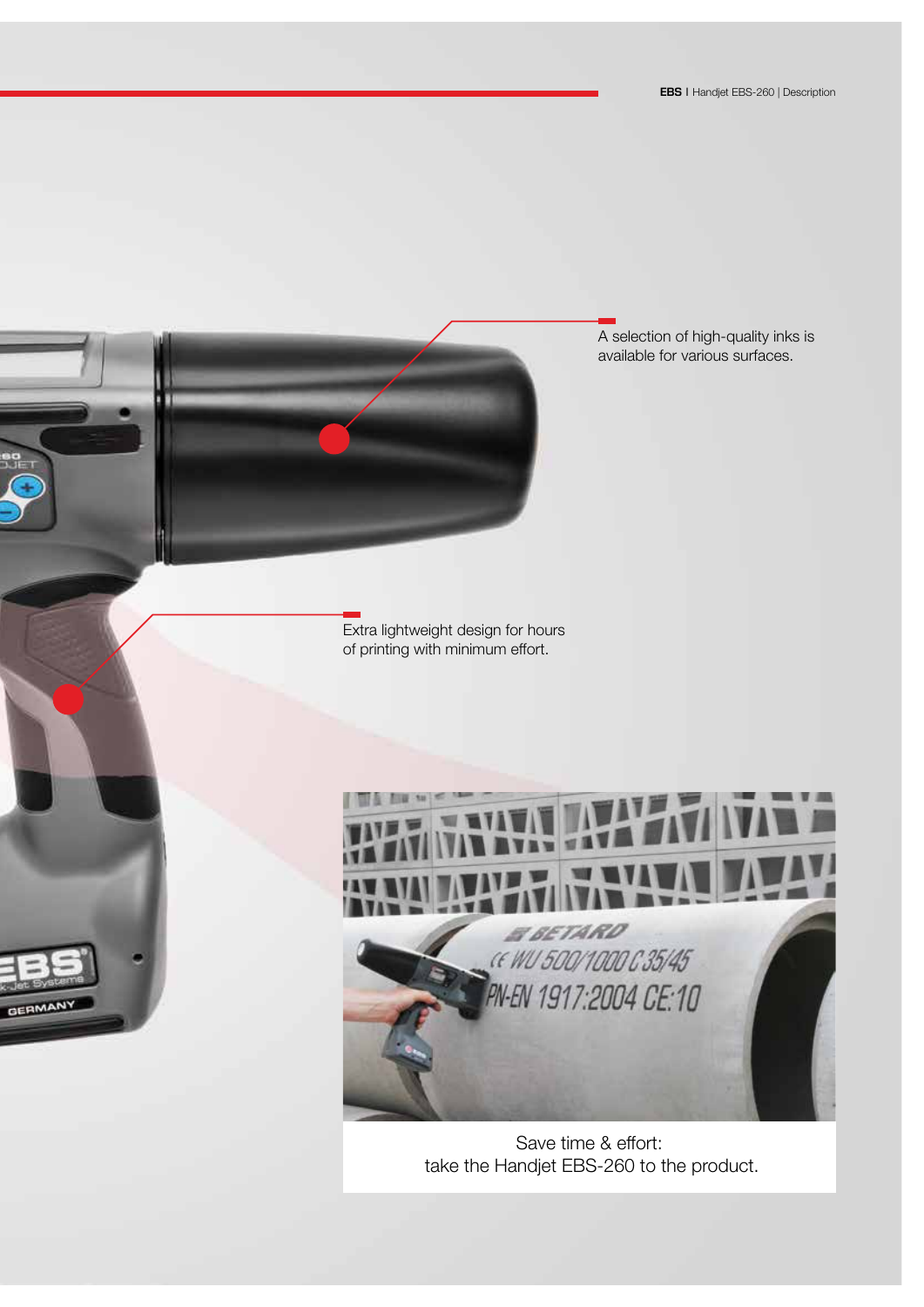## Printing capabilities



Clear, crisp print on wood and timber, including pallets and logs.

Can be used to easily mark concrete blocks, tiles, barrels, concrete ducts, etc.







Can be used to mark building materials.



Prints on large-size elements that cannot be moved.

Allows for printing on difficult-to-reach parts and elements of industrial installations.





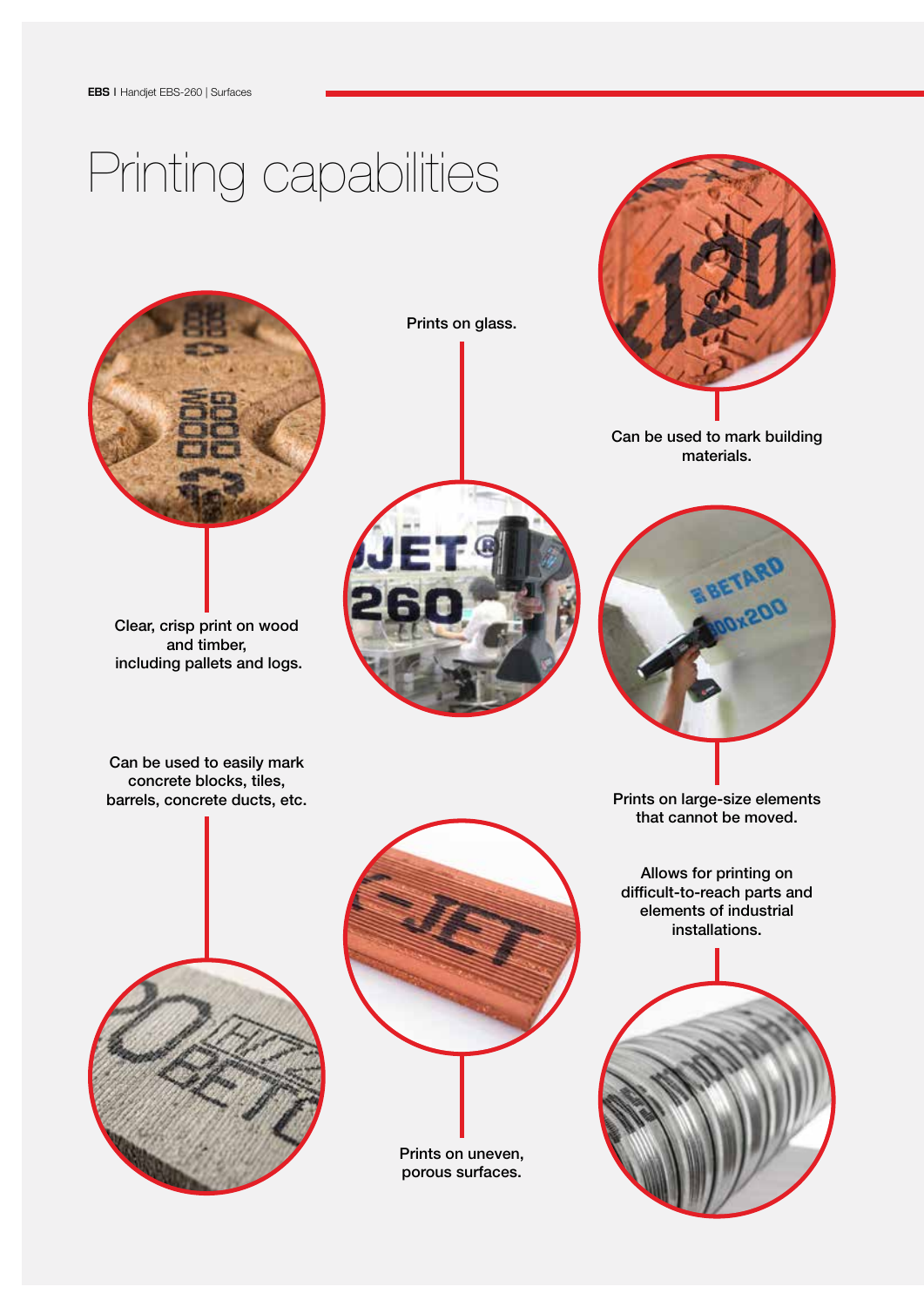Ensures a quality print on pipes and/or their insulation.

Suitable for printing on rubber, elastomers, and other plastics; boxes, tanks, barrels, and containers of different sizes.



What would you like to mark?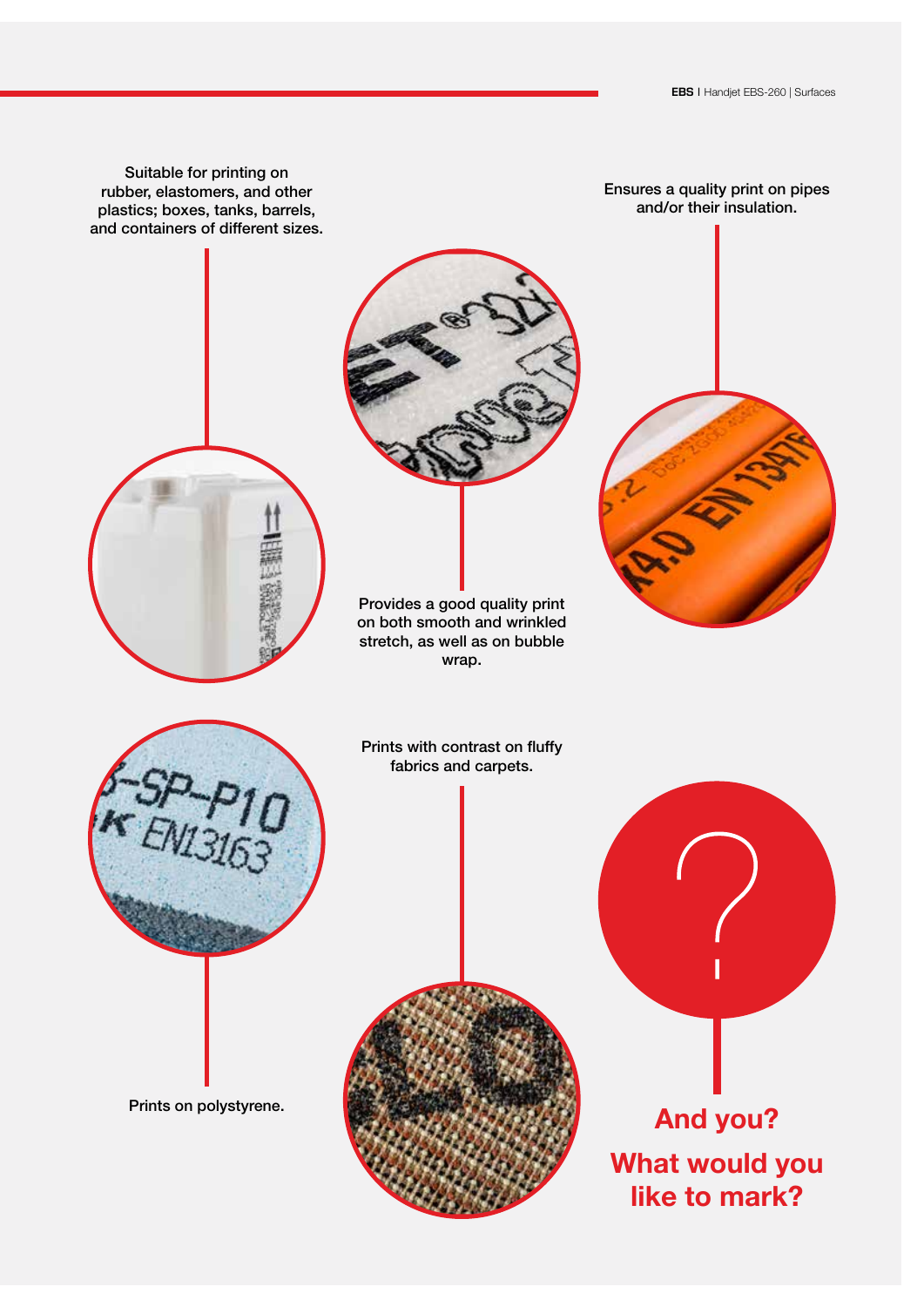## Why the Handjet ...

# ... IS SECOND TO NONE IN THE MARKET

#### Independence

A built-in touchscreen controller enables offline message creation and edition, which is handy for those doing fieldwork.





#### Large memory

Can store 50,000 projects, or more.





#### Lightweight design

The printer weighs the same as 8 apples.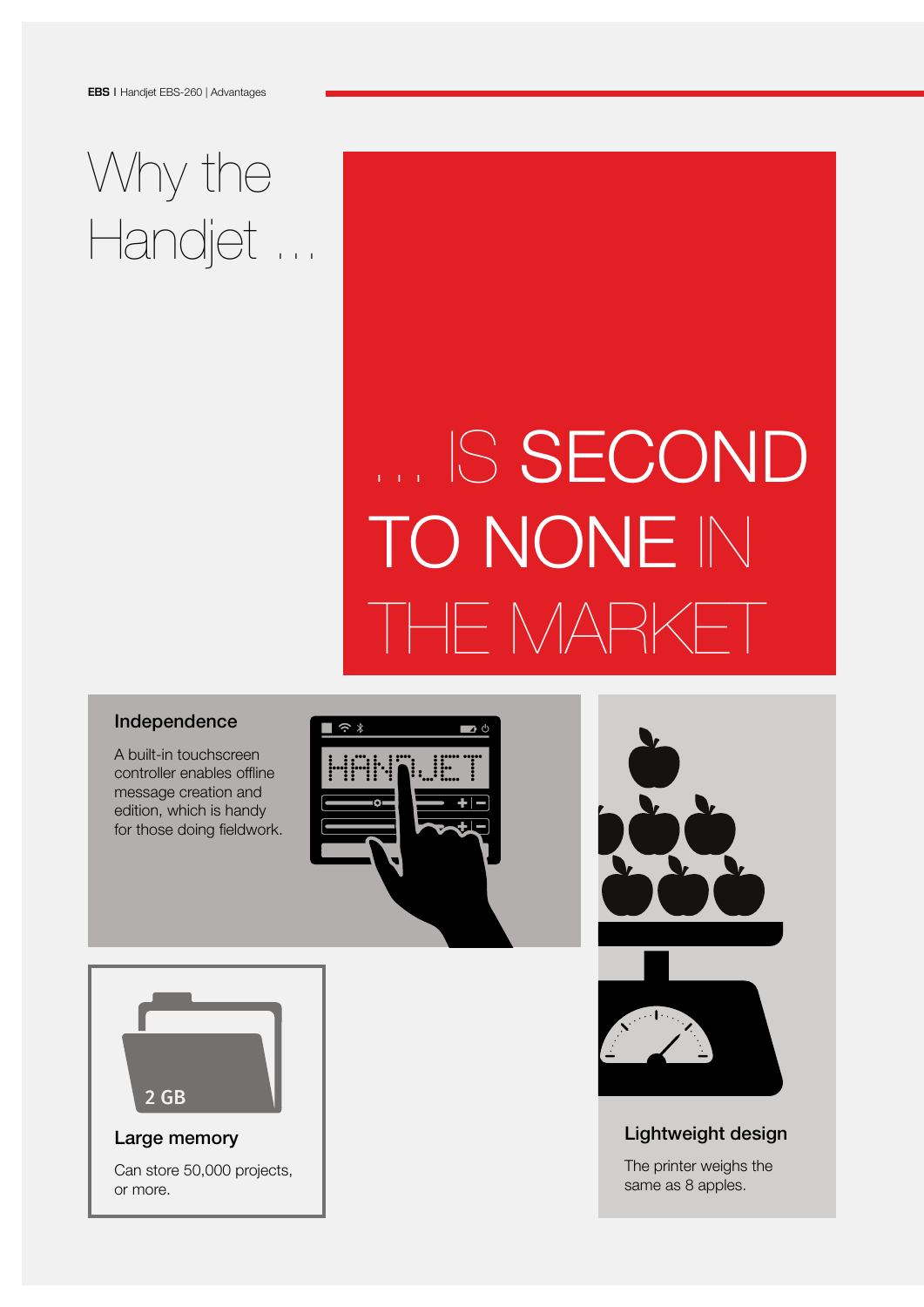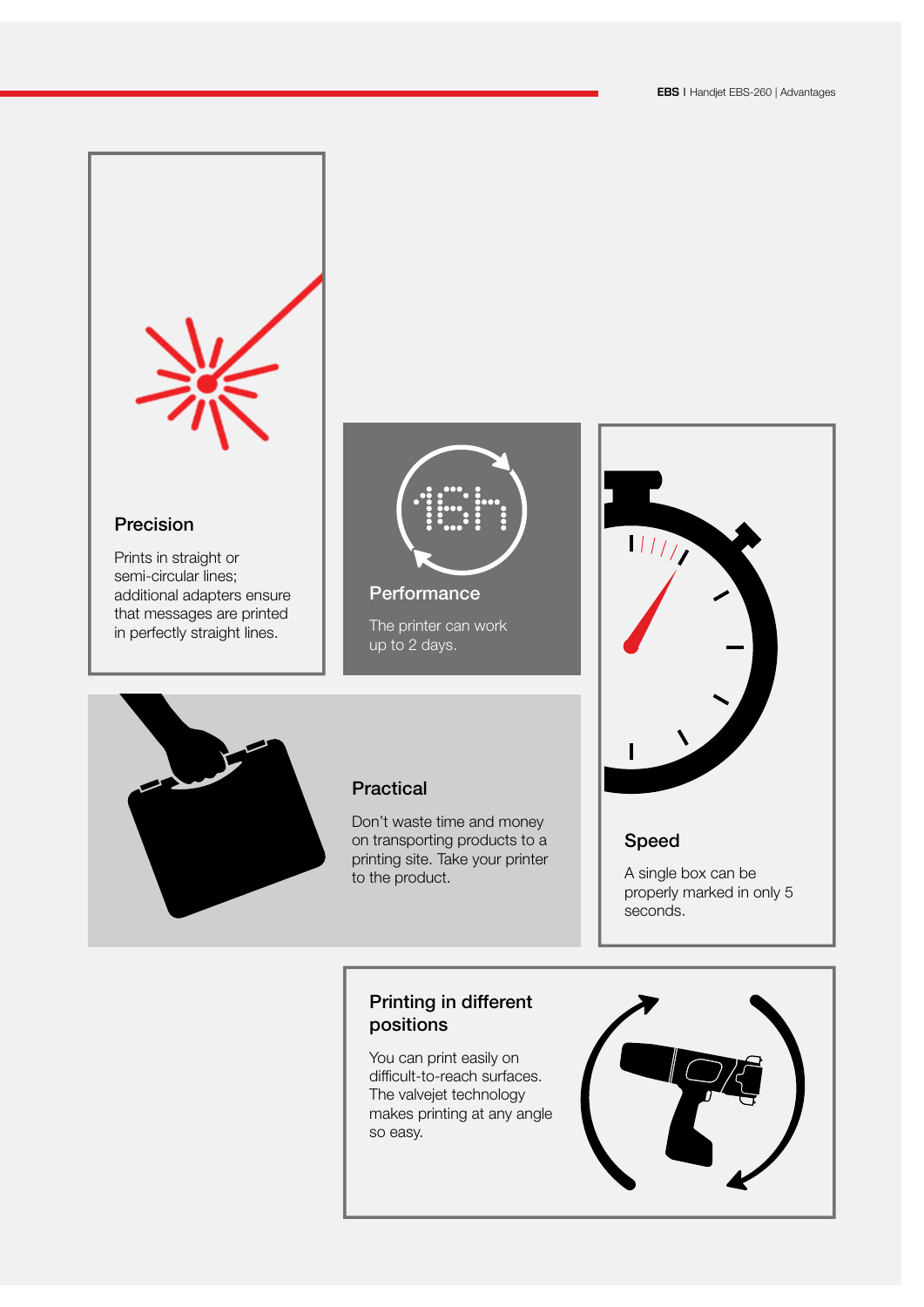## **Technology**



#### **Touchscreen**

Allows you to create and edit messages in an instant and monitor print status.



#### **Cartridge**

Holds ink for up to 200,000 characters. Replacing a cartridge takes only seconds. Due to its unique design ink waste is reduced to 1%.



#### Microprocessor-controlled compressor

Best quality of printing is guaranteed through steady pressure.



#### Printing in any position

You can print easily on difficult-to-reach surfaces. Printing at **any** angle has never been so easy.



#### Li-Ion Battery

Mobile printing at its best! Printing on site? No power cord necessary for up to 16 hours.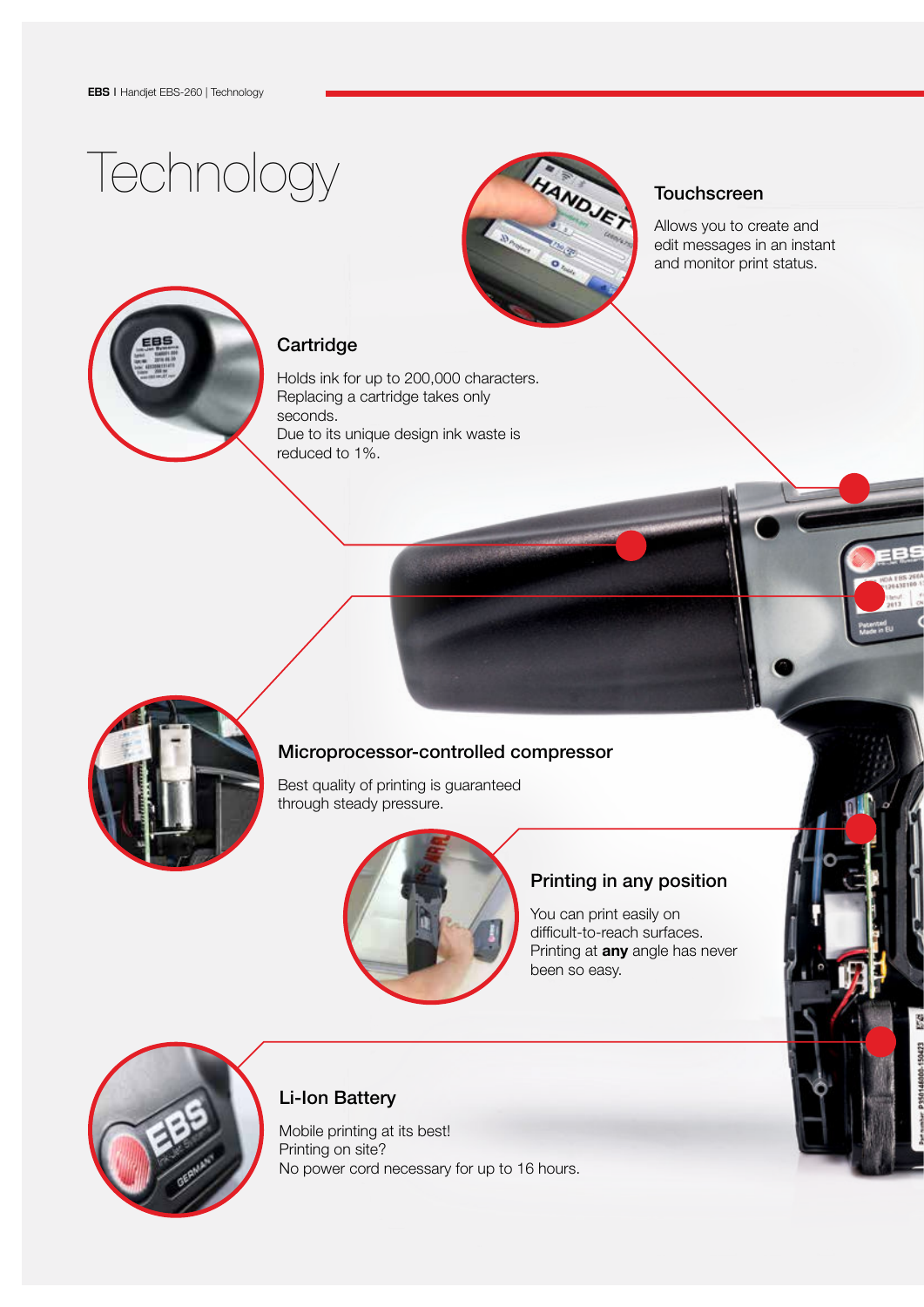

۵

 $\Omega$ 

#### **Communication**

Numerous possibilities of communication – WiFi, Bluetooth, USB. A fast and easy way of importing and transporting data from external devices like computer or code readers.



#### **Deflector**

Special nozzle plate design prevents smudging; especially on uneven, soft and flexible surfaces.

#### Complex capabilities

Prints up to 5 lines in one stroke, graphics, barcodes, inverse texts, variable data and much more.



Built-in laser

Align your printing.



#### Smart sensoring

No matter if you are fast or slow, the Handjet will adapt to the speed of your hand.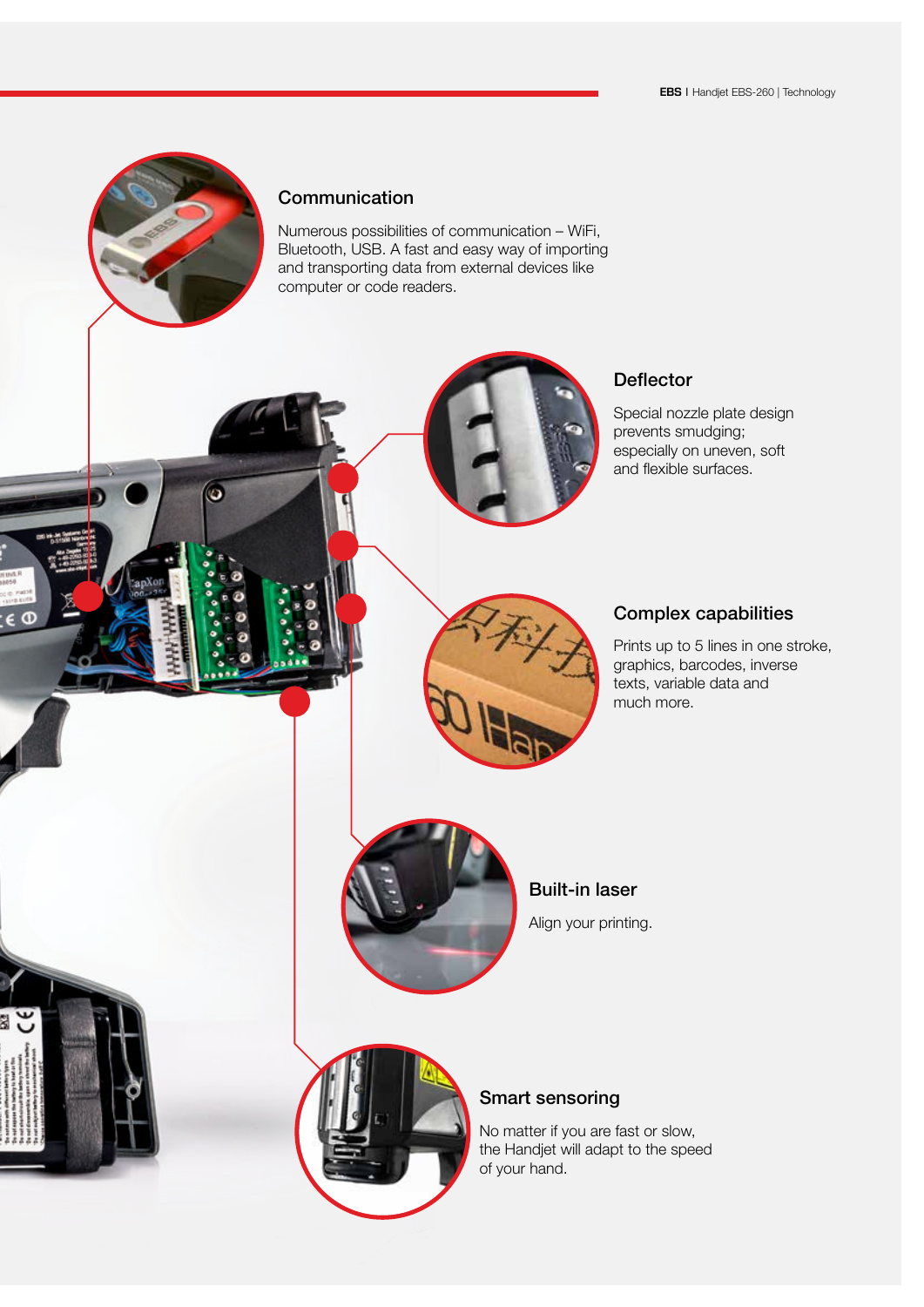Accessories

### Included

The printer is available in a convenient carrying case, which can be used both for storage and transport.

The entire set includes a power adapter (24V/1.25A), for recharging the batteries, power adapter cable, two standard rollers and a spray bottle for ink cleaner.



### Supporting stabilisors

Additional equipment such as supporting stabilisors for different applications, like printing a perfect straight line, for printing on cylindrical surfaces or round objects.



Axial printing on cylindrical surfaces **Radial printing on cylindrical surfaces** Radial printing on cylindrical surfaces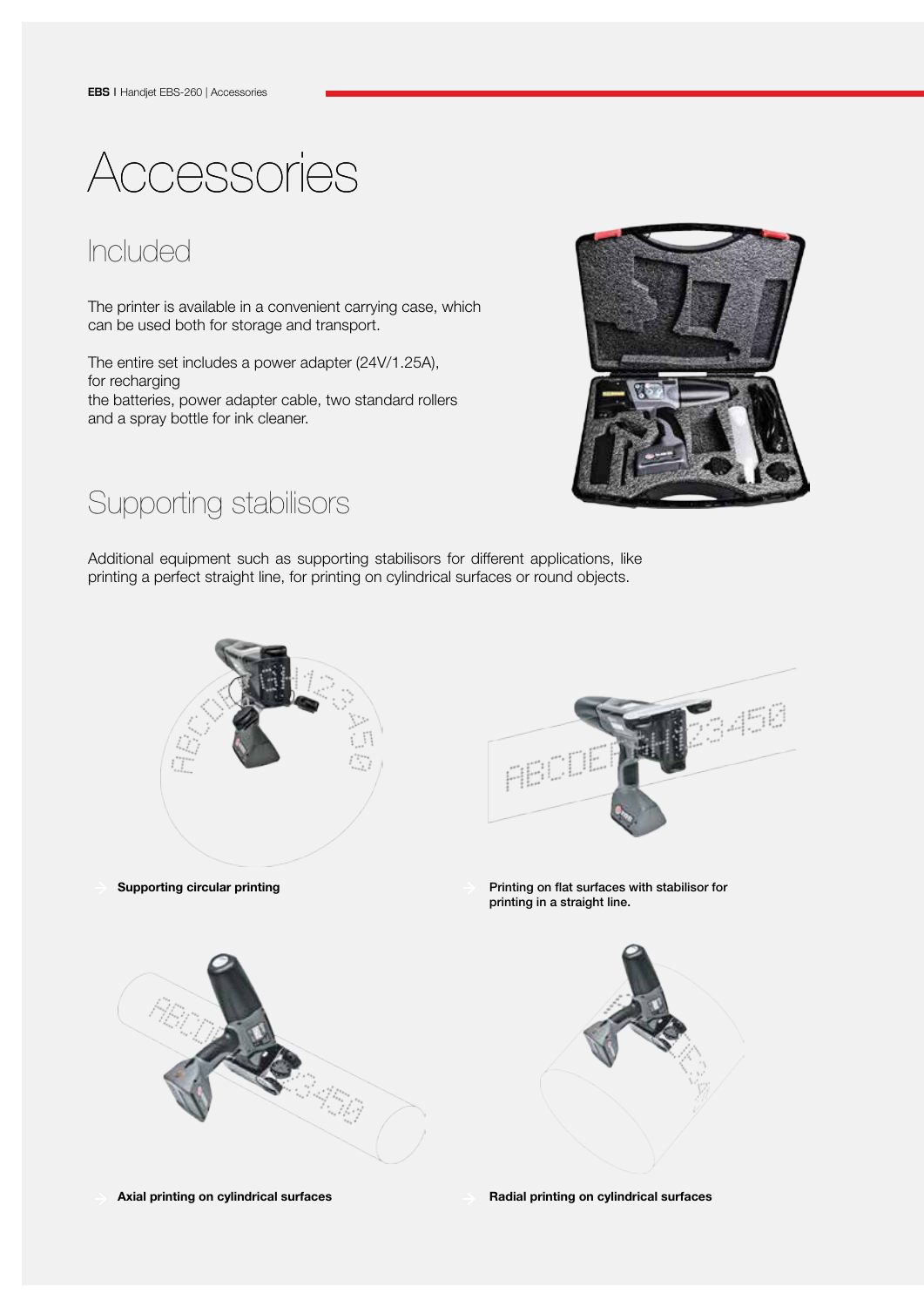## Technical data

| <b>Number of nozzles</b>            | 32                                                                                                                                                           |
|-------------------------------------|--------------------------------------------------------------------------------------------------------------------------------------------------------------|
| Nozzle diameter                     | $150 \mu m$                                                                                                                                                  |
| <b>Print height</b>                 | from 11 mm (0.43") to 57 mm (2.24")                                                                                                                          |
| Min. height of object to be printed | $>$ 39 mm (1.54")                                                                                                                                            |
| <b>Text separation</b>              | selectable in successive lines                                                                                                                               |
| <b>Printer memory</b>               | 2 GB, equals 50,000 messages or more                                                                                                                         |
| Number of text lines in one stroke  | up to 5 lines (for $5\times5$ dot text matrix)                                                                                                               |
| <b>Print lines</b>                  | using multiple lines in one design: up to 10 printouts in one message<br>(e.g. various contents in different places on an object).                           |
| <b>Special characters</b>           | Graphic symbols, warning or transport marks, etc.<br>- free raster graphics up to 32 dots in height.                                                         |
| <b>Battery Power</b>                | Battery - 6 Li-Ion battery pack<br>Capacity: 4400 mAh                                                                                                        |
| Operating time with full battery    | up to 16 hours (Calculated for 60 printouts of 1 m in length,<br>550 dots/meter per hour, at about 20°C.)                                                    |
| Recharging                          | charging time – under 300 minutes $(< 5 h)$                                                                                                                  |
| <b>Cartridge volume</b>             | 200 ml                                                                                                                                                       |
| <b>Operating pressure</b>           | 0.015 MPa up to 0.045 MPa (0.15 bar up to 0.45 bar)                                                                                                          |
| Operating temp. range               | from $+5^{\circ}$ C to $+40^{\circ}$ C (from 41°F to 104°F)                                                                                                  |
| Storage temp. range                 | from + 1°C to +45°C (33.8°F to 113°F) for printer with water-based ink<br>from -10°C to +45°C (14°F to 113°F) for printer with MEK- or ethanol-based<br>inks |
| <b>Humidity</b>                     | up to 95% without steam condensation                                                                                                                         |

### Inks

Our dye-based and pigmented inks are made on the basis of:



Ketone (MEK) super fast-drying



Water environmentalfriendly for porous substrates